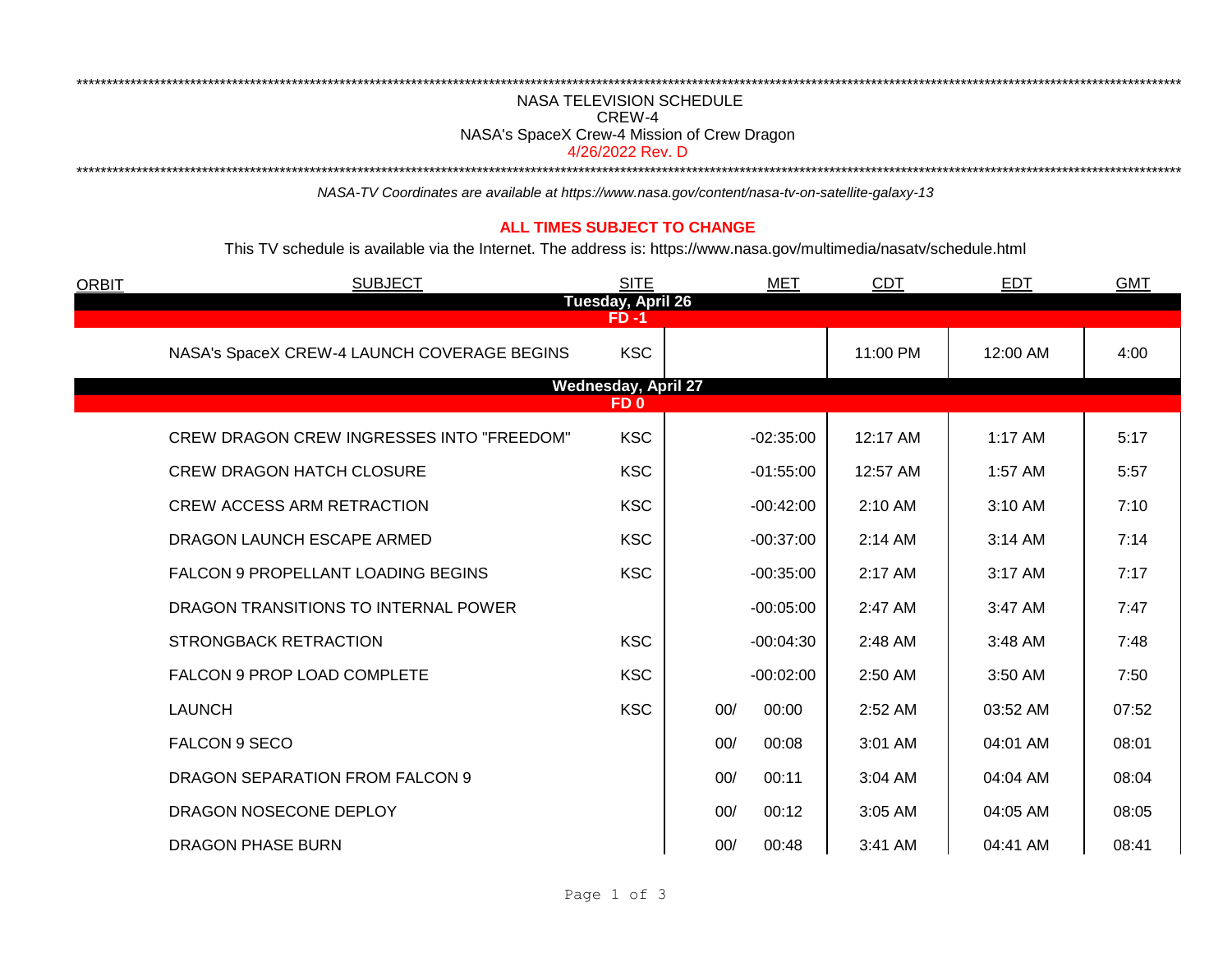| <b>ORBIT</b> | <b>SUBJECT</b>                                                                                | <b>SITE</b> |     | <b>MET</b> | <b>CDT</b> | <b>EDT</b> | <b>GMT</b> |
|--------------|-----------------------------------------------------------------------------------------------|-------------|-----|------------|------------|------------|------------|
|              | POSSIBLE OPPORTUNITY FOR CREW-4 DOWNLINK FROM<br>CREW DRAGON FREEDOM (time subject to change) |             | 00/ | 01:41      | 4:34 AM    | 05:34 AM   | 09:34      |
|              | DRAGON CREW SLEEP BEGINS                                                                      |             | 00/ | 03:07      | 6:00 AM    | 07:00 AM   | 11:00      |
|              | <b>FLIGHT DAY HIGHLIGHTS</b>                                                                  |             | 00/ | 04:07      | 7:00 AM    | 08:00 AM   | 12:00      |
|              | <b>FLIGHT DAY HIGHLIGHTS</b>                                                                  |             | 00/ | 05:07      | 8:00 AM    | 09:00 AM   | 13:00      |
|              | <b>FLIGHT DAY HIGHLIGHTS</b>                                                                  |             | 00/ | 06:07      | 9:00 AM    | 10:00 AM   | 14:00      |
|              | <b>FLIGHT DAY HIGHLIGHTS</b>                                                                  |             | 00/ | 07:07      | 10:00 AM   | 11:00 AM   | 15:00      |
|              | <b>FLIGHT DAY HIGHLIGHTS</b>                                                                  |             | 00/ | 08:07      | 11:00 AM   | 12:00 PM   | 16:00      |
|              | <b>FLIGHT DAY HIGHLIGHTS</b>                                                                  |             | 00/ | 09:07      | 12:00 PM   | 01:00 PM   | 17:00      |
|              | DRAGON BOOST BURN                                                                             |             | 00/ | 09:43      | 12:35 PM   | 01:35 PM   | 17:35      |
|              | <b>FLIGHT DAY HIGHLIGHTS</b>                                                                  |             | 00/ | 10:07      | 1:00 PM    | 02:00 PM   | 18:00      |
|              | DRAGON CLOSE BURN                                                                             |             | 00/ | 10:27      | 1:20 PM    | 02:20 PM   | 18:20      |
|              | DRAGON CREW WAKE                                                                              |             | 00/ | 11:07      | 2:00 PM    | 03:00 PM   | 19:00      |
|              | DRAGON TRANSFER BURN                                                                          |             | 00/ | 12:03      | 2:56 PM    | 03:56 PM   | 19:56      |
|              | DRAGON COELLIPTIC BURN                                                                        |             | 00/ | 12:50      | 3:43 PM    | 04:43 PM   | 20:43      |
|              | POSSIBLE OPPORTUNITY FOR CREW-4 DOWNLINK FROM<br>CREW DRAGON FREEDOM (time subject to change) |             | 00/ | 12:52      | 3:45 PM    | 04:45 PM   | 20:45      |
|              | GO/NO-GO FOR APPROACH INITIATION BURN                                                         |             | 00/ | 14:21      | 5:14 PM    | 06:14 PM   | 22:14      |
|              | APPROACH INITIATION BURN FROM 7.5 KILOMETERS<br>BEHIND AND BELOW THE ISS                      |             | 00/ | 14:46      | 5:39 PM    | 06:39 PM   | 22:39      |
|              | DRAGON IS 6 KILOMETERS FROM THE ISS                                                           |             | 00/ | 14:52      | 5:45 PM    | 06:45 PM   | 22:45      |
|              | APPROACH INITIATION MIDCOURSE BURN                                                            |             | 00/ | 15:11      | 6:04 PM    | 07:04 PM   | 23:04      |
|              | DRAGON IS 1 KILOMETER FROM THE ISS                                                            |             | 00/ | 15:18      | 6:11 PM    | 07:11 PM   | 23:11      |
|              |                                                                                               |             |     |            |            |            |            |